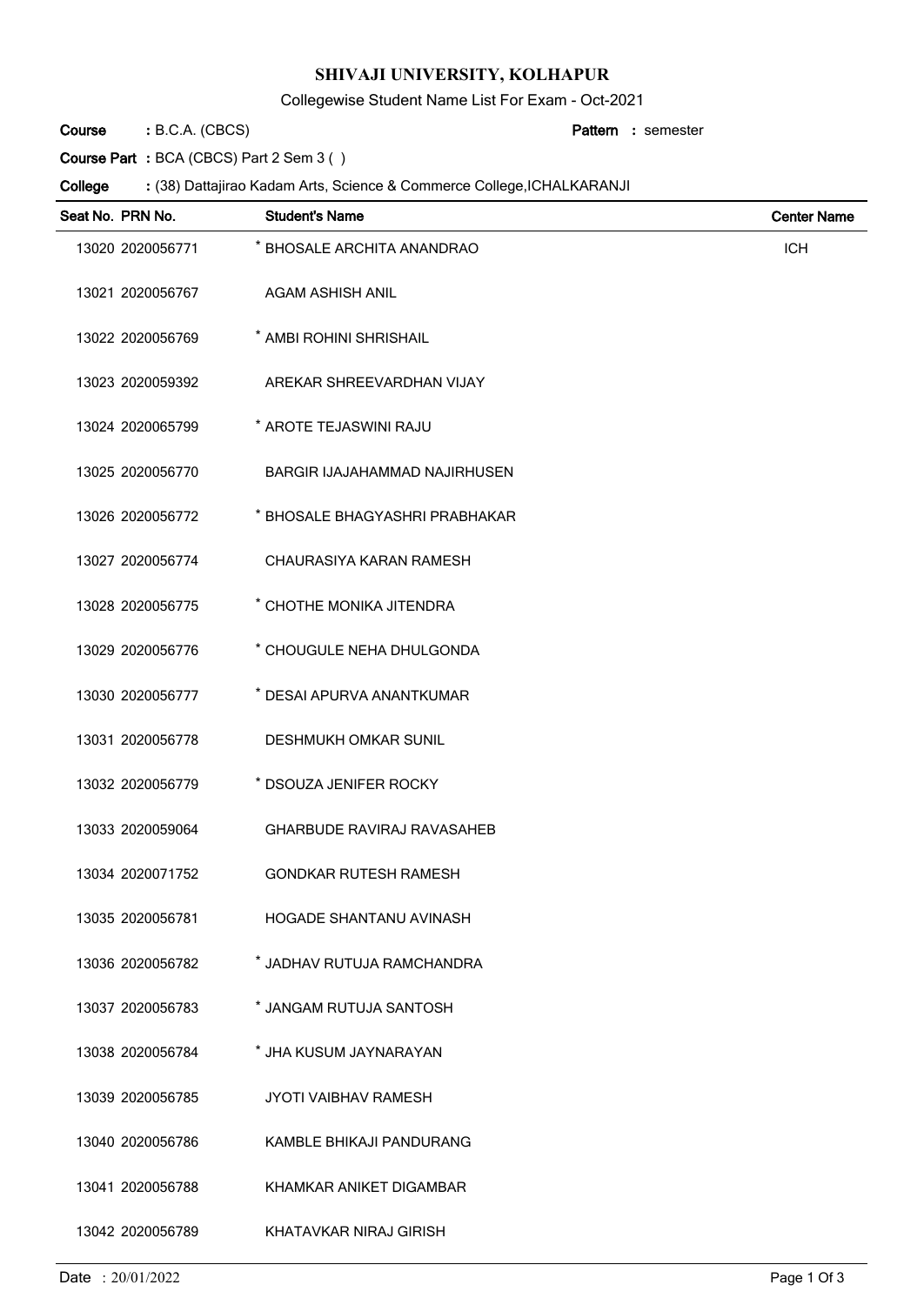## **SHIVAJI UNIVERSITY, KOLHAPUR**

Collegewise Student Name List For Exam - Oct-2021

B.C.A. (CBCS) **: Pattern Course**

semester **:**

**Course Part :** BCA (CBCS) Part 2 Sem 3 ( )

(38) Dattajirao Kadam Arts, Science & Commerce College,ICHALKARANJI **: College**

| Seat No. PRN No. | <b>Student's Name</b>                 | <b>Center Name</b> |
|------------------|---------------------------------------|--------------------|
| 13043 2020060203 | * KHOOL PRERNA SHRIDHAR               |                    |
| 13044 2020056790 | * KHOT SNEHAL GAJANAN                 |                    |
| 13045 2020056791 | KORE RUSHIKESH RAJENDRA               |                    |
| 13046 2020056792 | KULKARNI MAHESH MUKUND                |                    |
| 13047 2020056793 | * KUMBHAR SHIVANI ALIAS ARPITA ARAJIT |                    |
| 13048 2020056794 | LAGADE KULDEEP UTTRESHWAR             |                    |
| 13049 2020056795 | <b>MAGDUM PRATIK MADHUKAR</b>         |                    |
| 13050 2020056796 | * MAGDUM SAMIKSHA SANTOSH             |                    |
| 13051 2020056797 | * MAGDUM SANJANA SANJAY               |                    |
| 13052 2020065796 | * MANDAVKAR RADHIKA MURALIDHAR        |                    |
| 13053 2020056798 | <b>MANE GAJANAN DATTATRAY</b>         |                    |
| 13054 2020056799 | <b>MANE RAHUL BABURAO</b>             |                    |
| 13055 2020056800 | * MANE YOGITA DIPAK                   |                    |
| 13056 2020030854 | * MORBALE SHRUTI SAMBHAJI             |                    |
| 13057 2020056801 | * MORE ISHWARI SHRIKANT               |                    |
| 13058 2020056802 | * MUJAWAR SARTAJBANU NAZEER           |                    |
| 13059 2020056803 | * NIKAM DHANASHRI PRAVIN              |                    |
| 13060 2020056805 | PATANKAR PRASHANT RAMESH              |                    |
| 13061 2020056806 | * PATIL ANKITA DEVADAS                |                    |
| 13062 2020056807 | * PATIL GAYATRI CHIDANAND             |                    |
| 13063 2020056808 | * PATIL LAXMI PRASHANT                |                    |
| 13064 2020056809 | * PATIL TEJAS SURESH                  |                    |
| 13065 2020056810 | POTALE RUSHIKESH ANANDARAO            |                    |